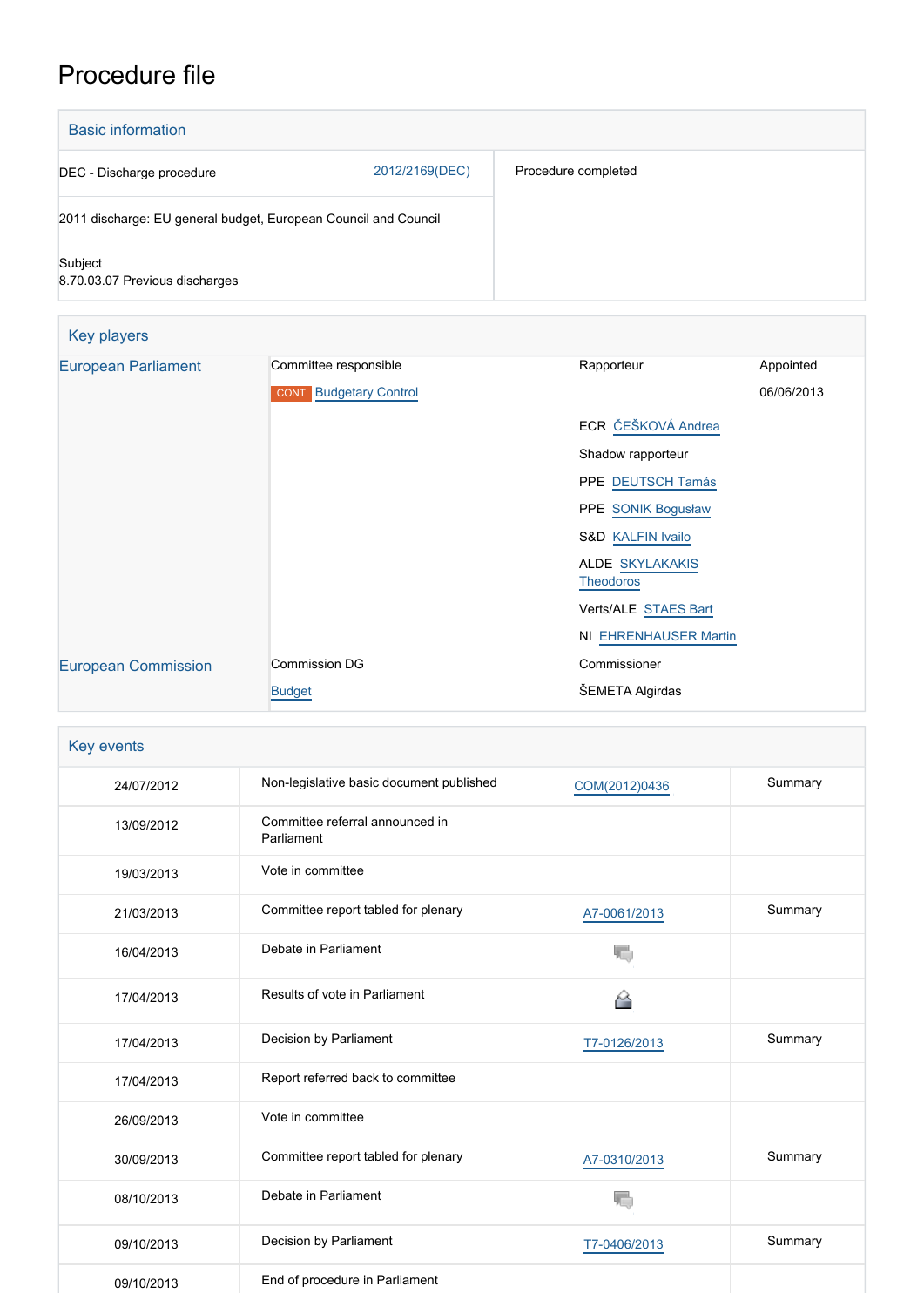| <b>Technical information</b> |                           |  |  |
|------------------------------|---------------------------|--|--|
| Procedure reference          | 2012/2169(DEC)            |  |  |
| Procedure type               | DEC - Discharge procedure |  |  |
| Other legal basis            | Rules of Procedure EP 159 |  |  |
| Stage reached in procedure   | Procedure completed       |  |  |
| Committee dossier            | CONT/7/12913              |  |  |

#### Documentation gateway

| Non-legislative basic document                         | COM(2012)0436                                | 25/07/2012 | EC         | Summary |
|--------------------------------------------------------|----------------------------------------------|------------|------------|---------|
| Court of Auditors: opinion, report                     | N7-0127/2012<br>OJ C 344 12.11.2012, p. 0001 | 06/09/2012 | CofA       | Summary |
| Committee draft report                                 | PE497.966                                    | 29/01/2013 | EP         |         |
| Document attached to the procedure                     | 05752/2013                                   | 01/02/2013 | <b>CSL</b> | Summary |
| Amendments tabled in committee                         | PE506.055                                    | 26/02/2013 | EP         |         |
| Committee report tabled for plenary, single<br>reading | A7-0061/2013                                 | 21/03/2013 | EP         | Summary |
| Text adopted by Parliament, single reading             | T7-0126/2013                                 | 17/04/2013 | EP         | Summary |
| Committee draft report                                 | PE513.320                                    | 19/06/2013 | EP         |         |
| Amendments tabled in committee                         | PE516.807                                    | 06/09/2013 | EP         |         |
| Committee report tabled for plenary, single<br>reading | A7-0310/2013                                 | 30/09/2013 | EP         | Summary |
| Text adopted by Parliament, single reading             | T7-0406/2013                                 | 09/10/2013 | EP         | Summary |

#### Final act

 [Decision 2013/721](https://eur-lex.europa.eu/smartapi/cgi/sga_doc?smartapi!celexplus!prod!CELEXnumdoc&lg=EN&numdoc=32013D0721) [OJ L 328 07.12.2013, p. 0095](https://eur-lex.europa.eu/legal-content/EN/TXT/?uri=OJ:L:2013:328:TOC) Summary

### 2011 discharge: EU general budget, European Council and Council

PURPOSE: presentation by the Commission of the consolidated annual accounts of the European Union for the financial year 2011, as part of the 2011 discharge procedure.

Analysis of the accounts of the EU Institutions: Section II Council.

Legal reminder: the consolidated annual accounts of the European Union for the year 2011 have been prepared on the basis of the information presented by the institutions and bodies under Article 129.2 of the Financial Regulation applicable to the general budget of the European Union. They were prepared in accordance with Title VII of this Financial Regulation and with the accounting principles, rules and methods set out in the notes to the financial statements.

The objective of the financial statements is to provide information about the financial position, performance and cashflow of an entity that is useful to a wide range of users. The objective is to provide information useful for decision making, and to demonstrate the accountability of the entity for the resources entrusted to it.

1) Purpose: the document helps to bring insight into the EU budget mechanism and the way in which the budget has been managed and spent in 2011. It recalls that the European Union's operational expenditure covers the various headings of the financial framework and takes different forms, depending on how the money is paid out and managed. In accordance with the Financial Regulation, the Commission implements the general budget using the following methods: direct or indirect centralised management (by means of bodies or agencies of public law or other);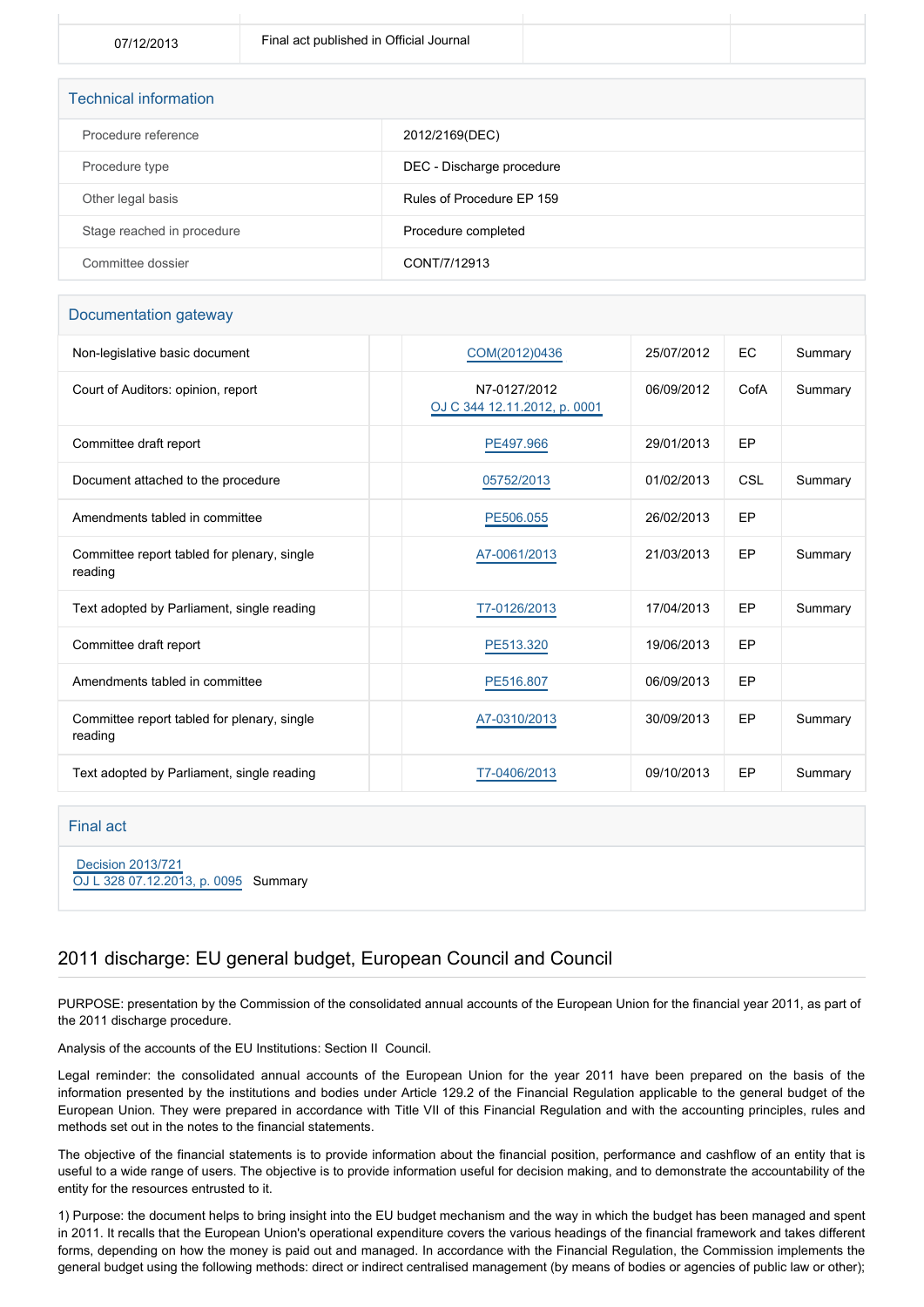decentralised management where the Commission delegates certain tasks for the implementation of the budget to third countries; and, thirdly, shared management where budget implementation tasks are delegated to Member States, in areas such as agricultural expenditure and structural actions.

The document also presents the different financial actors involved in the budget process (accounting officers, internal officers and authorising officers) and recalls their respective roles in the context of the tasks of sound financial management.

Amongst the other legal elements relating to the implementation of the EU budget presented in this document, the paper focuses on the following issues:

- accounting principles applicable to the management of EU spending (business continuity, consistency of accounting methods, comparability of information ...);
- consolidation methods of figures for all major controlled entities (the consolidated financial statements of the EU comprise all significant controlled entities institutions, organisations and agencies, this being 50 controlled entities, 5 joint ventures and 4 associates. In comparison with 2010, the scope of consolidation has been extended by 7 controlled entities (one institution, 6 agencies);
- the recognition of financial assets in the EU (tangible and intangible assets, financial assets and other miscellaneous investments);
- the way in which EU public expenditure is committed and spent, including pre-financing (cash advances intended for the benefit of an EU organ);
- the means of recovery following irregularities detected;
- the modus operandi of the accounting system;
- the audit process followed by the European Parliament's granting of the discharge.

To recap, the final control is the discharge of the budget for a given financial year. The discharge represents the political aspect of the external control of budget implementation and is the decision by which the European Parliament, acting on a Council recommendation, "releases" the Commission from its responsibility for management of a given budget by marking the end of that budget's existence. When granting the discharge, Parliament may highlight some observations that it considers important, often by recommending that the Commission takes action on the aspects in question.

The document also details specific expenditure of the institutions, in particular: i) pensions of former Members and officials of institutions; ii) joint sickness insurance scheme and iii) buildings.

Lastly, the document presents a series of tables and detailed technical indicators on (i) the balance sheet; (ii) the economic outturn account; (iii) cashflow tables; (iv) technical annexes concerning the financial statements.

2) Implementation of appropriations under Section II of the budget for the financial year 2011: the document comprises a series of detailed tables, the most important concerning the implementation of the budget. Concerning the Council's expenditure, the table on the financial and budgetary implementation of this institution is presented as follows (information drawn from the [Financial Activity Report 2011 \(Section II](http://register.consilium.europa.eu/pdf/en/12/st12/st12052.en12.pdf) -[European Council and Council\).](http://register.consilium.europa.eu/pdf/en/12/st12/st12052.en12.pdf)

Budget 2011: the European Council and Council budget 2011 was established at EUR 563.3 million. At the end of the financial year 2011, an amount of EUR 506.8 million was committed (corresponding to an implementation rate of 90%).

The main reasons for the under spending of EUR 56.4 million are:

- under-spending of the delegations' travel envelopes (EUR 20.9 million);
- under-occupation of the establishment plan and lower salary costs (EUR 9.1 million);
- the lower need for organising meetings, technical installations and office equipment
- (EUR 6.8 million);
- the lower need for interpretation (EUR 6 million);
- non activation of the reserve (EUR 6 million);
- fewer needs for other staff expenditure (e.g. contractual agents, seconded national
- experts, other outside services) (EUR 4.7 million);
- fewer needs in fitting-out works in the Council buildings (EUR 2.2 million).

Appropriations carried over: the implementation of amounts carried over from 2010 to 2011 totalled EUR 40.2 million out of EUR 49.8 million. The objective remains to further increase the implementation of the carried over amounts

Revenue: The General Secretariat of the Council (GSC)'s revenue operations in 2011 amounted to EUR 128.6 million. From this amount EUR 117.5 million was recovered during the financial year while the rest will be recovered in 2012. More than half (EUR 62.4 million, or 53%) of these recovered revenues are related to the Community taxes, levies and dues which were collected from the GSC's staff in 2011.

3) Budgetary implementation - conclusions: the main characteristics of the Councils budgetary implementation for the financial year 2011 was chiefly marked by:

- EEAS: the creation of the European External Action Service (EEAS), as foreseen in the Treaty of Lisbon, reduced the expenditure foreseen for the functioning of the European Council and the Council. A letter of amendment to the draft budget for the financial year 2011 for the European Council and Council reduced the resources of section II by 411 establishment plan posts and EUR 79.7 million in terms of appropriations. These resources and related activities were transferred as the Council's contribution to the establishment of the EEAS;
- Council administrative modernisation process: the GSC continued the process of its administrative modernisation. In this context, the GSC transferred its Sickness Insurance Antenne to the Paymaster Office (PMO of the Commission;
- Progress of construction projects: the project for the Europa Building passed from the consolidation phase to the actual construction work.

# 2011 discharge: EU general budget, European Council and Council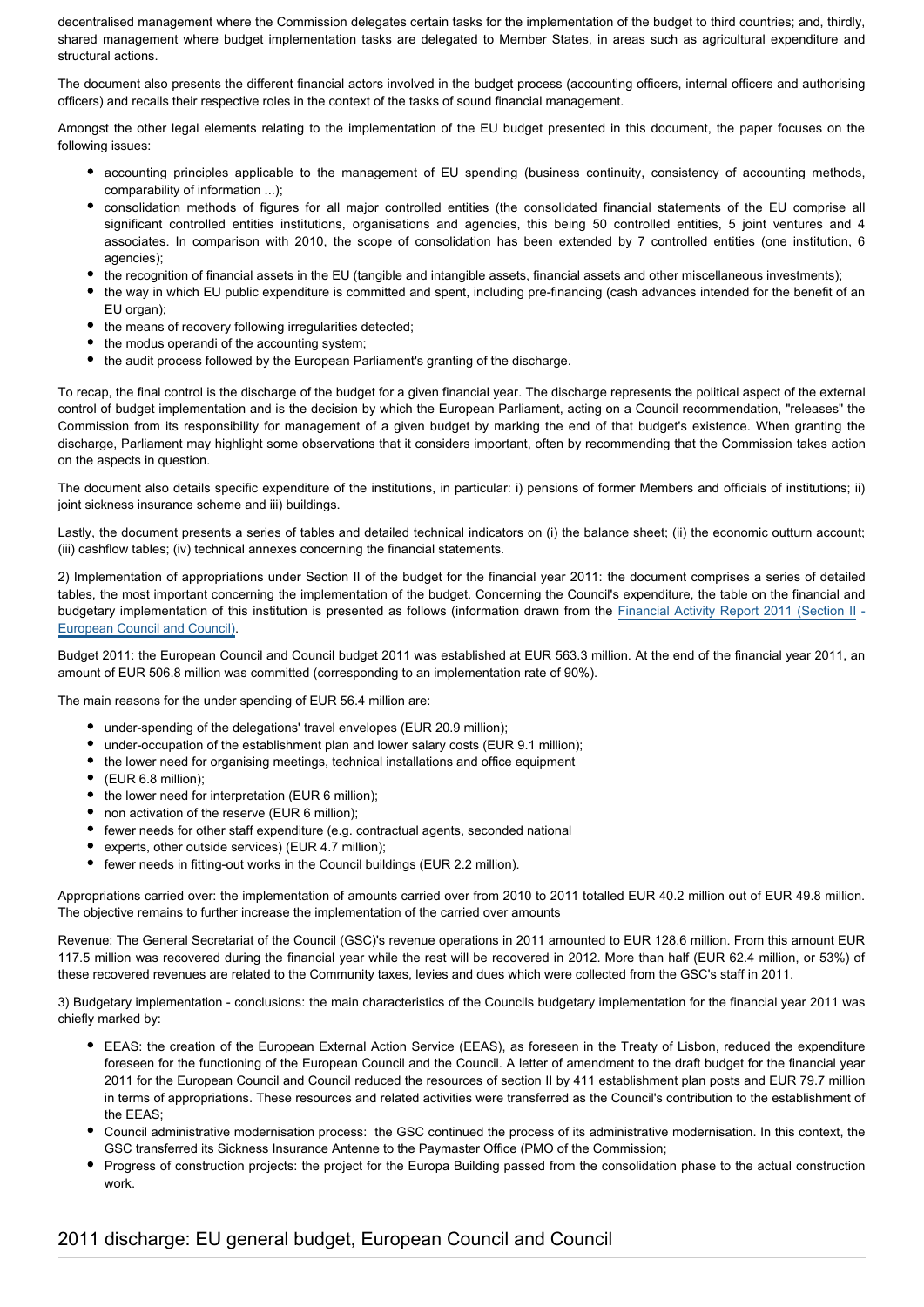The Committee on Budgetary Control unanimously adopted the report by Andrea ?EKOVÁ (ECR, CZ) in which it calls on the European Parliament to postpone its decision on granting the Secretary-General of the Council discharge in respect of the implementation of the European Council's and the Council's budget for the financial year 2011.

Members welcome the conclusion of the Court of Auditors that the payments as a whole for the year ended on 31 December 2011 for administrative and other expenditure of the institutions and bodies were free from material error.

They point out that in the 2011 annual report, the Court of Auditors included observations on the European Council and the Council concerning procurement procedures relating to cleaning services and the purchase of service clothing and shoes, in which certain weaknesses in the application of selection and award criteria were identified. They consider that the budget of the European Council and the Council should be separated in order to contribute to the transparency of their financial management and to better accountability of both institutions.

Members note that in 2011, the European Council and the Council had available commitment appropriations of EUR 507 million, with a utilisation rate of 90%, lower than in 2010. For Members, they are concerned that the underspend rate has risen and continues to be high and they call for the budget underspend rate to be improved and for the changes made to be monitored. They suggest the development of key performance indicators within the most critical areas, such as delegations' travel envelopes, logistics and interpretation.

Democratic scrutiny of Parliament: Members highlight the role that the Treaty on the Functioning of the European Union gives Parliament in respect of the budget discharge. The note that, contrary to what the Council has claimed, there is no Parliament-Council gentlemens agreement concerning discharge for the Council. They reiterate their hope that Parliament will receive the complete annual activity report. They point out that Parliament's legal service, as well as independent legal experts, agree that Parliament has a right to that information. They also hope that Parliament will receive the internal budget decisions of the Council.

Moreover, Members regret that the Council continues to refuse to answer Parliament's questions and consider that effective supervision of the Union's budget implementation requires that the Council be willing to have an open and formal dialogue with Parliament's Committee on Budgetary Control. They reiterate that Parliament is still waiting for the reply of the Council on the actions and request for documents concerning the previous discharge and that the expenditure of the Council must be scrutinised in the same way as that of other institutions.

In parallel, they regret the difficulties encountered in discharge procedures for the 2007, 2008, 2009 and 2010 financial years, which were due to lack of cooperation from the Council and point out that the Parliament refused to grant discharge to the Secretary-General of the Council in respect of the implementation of the Council's budget for the financial years 2009 and 2010 for the same reasons.

With regard to the lack of cooperation from the Council as regards budget transparency, Members consider it desirable for Parliament to exercise its power to grant discharge pursuant to the Treaty on the Functioning of the European Union in line with current interpretation and practice, namely to grant discharge to each heading of the budget individually in order to maintain transparency and democratic accountability towards Union taxpayers.

Members are convinced that Parliament and the Council, as joint legislators, should apply the same standards of transparency and calls on the Council to improve its performance in this area without delay.

Audit policy: Members take special note of and voices concern at the internal audit recommendations for the year 2011 and urge the Council to take concrete measures to improve the implementation of those recommendations.

They call on the Council to provide a thorough written explanation detailing the total amount of appropriations used in the purchase of the Résidence Palace building, the budget items from which those appropriations were drawn, and the purpose that the building will serve no later than 1 July 2013.

EEAS: Members are dismayed that the creation of the EEAS was not anticipated in the draft budget 2011 and take note that an increase of appropriations was necessary in order to prepare for the accession of Croatia and to reinforce the office of the President of the European Council.

### 2011 discharge: EU general budget, European Council and Council

The European Parliament adopted by 570 votes to 5, with 10 abstentions, a decision to postpone granting the Secretary-General of the Council discharge in respect of the implementation of the European Council's and the Council's budget for the financial year 2011.

In parallel, Parliament adopted a resolution in which it makes a number of recommendations that should be taken into account when discharge is granted.

Parliament welcomes the conclusion of the Court of Auditors that the payments as a whole for the year ended on 31 December 2011 for administrative and other expenditure of the institutions and bodies were free from material error.

Members point out that in the 2011 annual report, the Court of Auditors included observations on the European Council and the Council concerning procurement procedures relating to cleaning services and the purchase of service clothing and shoes, in which certain weaknesses in the application of selection and award criteria were identified. They consider that the budget of the European Council and the Council should be separated in order to contribute to the transparency of their financial management and to better accountability of both institutions.

Members note that in 2011, the European Council and the Council had available commitment appropriations of EUR 507 million, with a utilisation rate of 90%, lower than in 2010. For Members, they are concerned that the underspend rate has risen and continues to be high and they call for the budget underspend rate to be improved and for the changes made to be monitored. They suggest the development of key performance indicators within the most critical areas, such as delegations' travel envelopes, logistics and interpretation.

Democratic scrutiny of Parliament: Parliament highlights the role that the Treaty on the Functioning of the European Union gives Parliament in respect of the budget discharge. It notes that, contrary to what the Council has claimed, there is no Parliament-Council gentlemens agreement concerning discharge for the Council. It reiterates its hope that Parliament will receive the complete annual activity report. It points out that Parliament's legal service, as well as independent legal experts, agree that Parliament has a right to that information. Members also hope that Parliament will receive the internal budget decisions of the Council.

Moreover, Parliament regrets that the Council continues to refuse to answer Parliament's questions and considers that effective supervision of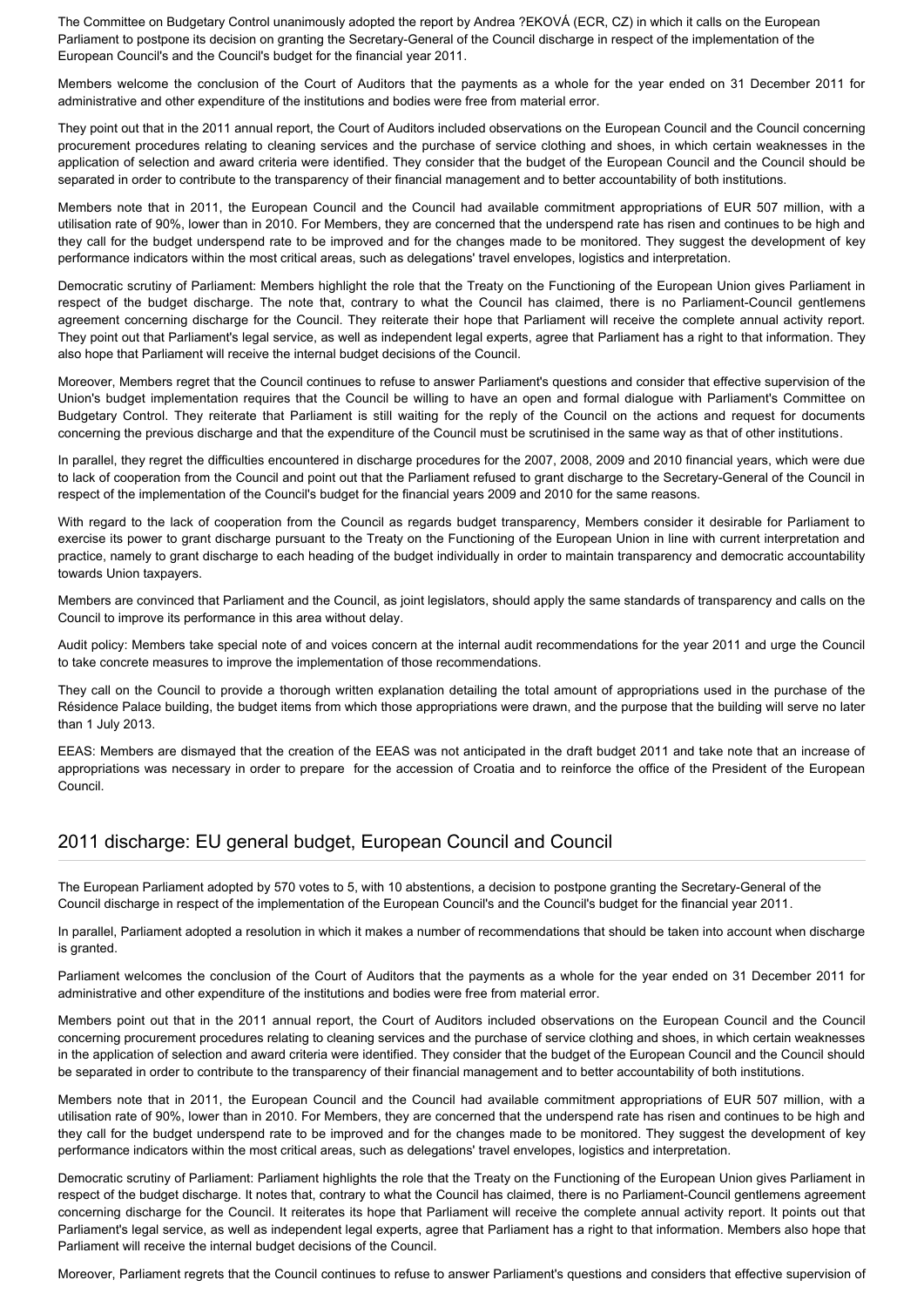the Union's budget implementation requires that the Council be willing to have an open and formal dialogue with Parliament's Committee on Budgetary Control. It reiterates that Parliament is still waiting for the reply of the Council on the actions and request for documents concerning the previous discharge and that the expenditure of the Council must be scrutinised in the same way as that of other institutions.

In parallel, Members regret the difficulties encountered in discharge procedures for the 2007, 2008, 2009 and 2010 financial years, which were due to lack of cooperation from the Council and point out that the Parliament refused to grant discharge to the Secretary-General of the Council in respect of the implementation of the Council's budget for the financial years 2009 and 2010 for the same reasons.

With regard to the lack of cooperation from the Council as regards budget transparency, Members consider it desirable for Parliament to exercise its power to grant discharge pursuant to the Treaty on the Functioning of the European Union in line with current interpretation and practice, namely to grant discharge to each heading of the budget individually in order to maintain transparency and democratic accountability towards Union taxpayers. Parliament recalls that during negotiations on a revised Financial Regulation, no agreement could be reached on ways in which the discharge procedure could be improved. It believed that if the Council continues to refuse to cooperate with Parliament, Parliament's Committee on Budgetary Control is forced to introduce to the Commission its questions and request for information about the budget of the Council.

Members are convinced that Parliament and the Council, as joint legislators, should apply the same standards of transparency and call on the Council to improve its performance in this area without delay.

Audit policy: Parliament takes special note of and voices concern at the internal audit recommendations for the year 2011 and urges the Council to take concrete measures to improve the implementation of those recommendations.

It calls on the Council to provide a thorough written explanation detailing the total amount of appropriations used in the purchase of the Résidence Palace building, the budget items from which those appropriations were drawn, and the purpose that the building will serve no later than 1 July 2013.

EEAS: Parliament is dismayed that the creation of the EEAS was not anticipated in the draft budget 2011 and takes note that an increase of appropriations was necessary in order to prepare for the accession of Croatia and to reinforce the office of the President of the European Council.

### 2011 discharge: EU general budget, European Council and Council

The Committee on Budgetary Control adopted the report by Andrea ?EKOVÁ (ECR, CZ) on discharge in respect of the implementation of the European Union general budget for the financial year 2011, Section II European Council and Council. The Committee recalled that Parliament had refused to grant discharge to the Secretary-General of the Council in respect of the implementation of the budget of the Council of the European Union and the Council for the 2011 financial year.

Members noted, firstly, that under Rule 77 of its Rules of Procedure, "the provisions governing the procedure for granting discharge to the Commission in respect of the implementation of the budget shall likewise apply to the procedure for granting discharge to [] the persons responsible for the implementation of the budgets of the other institutions and bodies of the European Union such as the Council (as regards its activity as executive), the Court of Justice of the European Union, the Court of Auditors, the European Economic and Social Committees and the Committee of the Regions".

Members noted in particular that the Council continued to leave a number of issues unaddressed since the situation as it stood in April (when the discharge was postponed) and recalled the difficulties encountered in discharge procedures for the financial years 2007, 2008, 2009 and 2010, which were due to a lack of cooperation from the Council, as well as the consecutive refusals of Parliament to grant discharge to the Council on the implementation of its 2009 and 2010 budgets for similar reasons.

Towards an improvement in the information provided to Parliament: Members expected that future annual activity reports which are received by Parliament and the Council would include a comprehensive overview of all human resources broken down by category, grade, sex, nationality and vocational training, as well as the internal budget decisions of the Council.

They also underlined the need to separate the budgets of the European Council and the Council to ensure the better accountability of both institutions.

They also recalled that the Council should provide a thorough written explanation detailing the total amount of appropriations used in the purchase of the Résidence Palace building, the budget items from which those appropriations were drawn, the instalments that have been paid thus far, the instalments that are yet to be paid and the purpose that the building will serve.

Regretting that the Council continues to refuse to answer Parliaments questions, Members recalled that they still awaited a reply from the Council to the questions and the request for documents set out in its [resolution](http://www.europarl.europa.eu/oeil/popups/ficheprocedure.do?reference=2011/2203(DEC)&l=en) of 10 May 2012. They called on the Secretary-General of the Council to provide Parliament's Committee on Budgetary Control with comprehensive written answers to these questions.

They welcomed the fact that the Presidency in office of the Council accepted Parliament's invitation to the debate held in plenary on 17 April 2013 on the 2011 discharge reports and noted the Irish Presidency's proposal to establish an interinstitutional working group to negotiate possible solutions to the Council's discharge. They expected the Lithuanian Presidency of the Council to make proposals to address these questions.

The right of Parliament to grant discharge: Members recalled Parliament's prerogatives to grant discharge in line with current interpretation and practice, namely to grant discharge to each heading of the budget individually in order to maintain transparency and democratic accountability towards Union taxpayers. They recalled that the Commission, in its reply of 25 November 2011 to the letter from the Chair of the Committee on Budgetary Control, wrote that it is desirable for Parliament to continue to give, postpone or refuse discharge to the other institutions, including the Council.

Members were of the opinion that, in any event, an assessment must be carried out of the Council's management as a Union institution during the financial year under examination, thereby upholding Parliament's prerogatives, in particular the assurance of democratic accountability towards the citizens of the Union.

They believed, therefore that some progress could be achieved if Parliament and the Council could set up together a list of documents to be